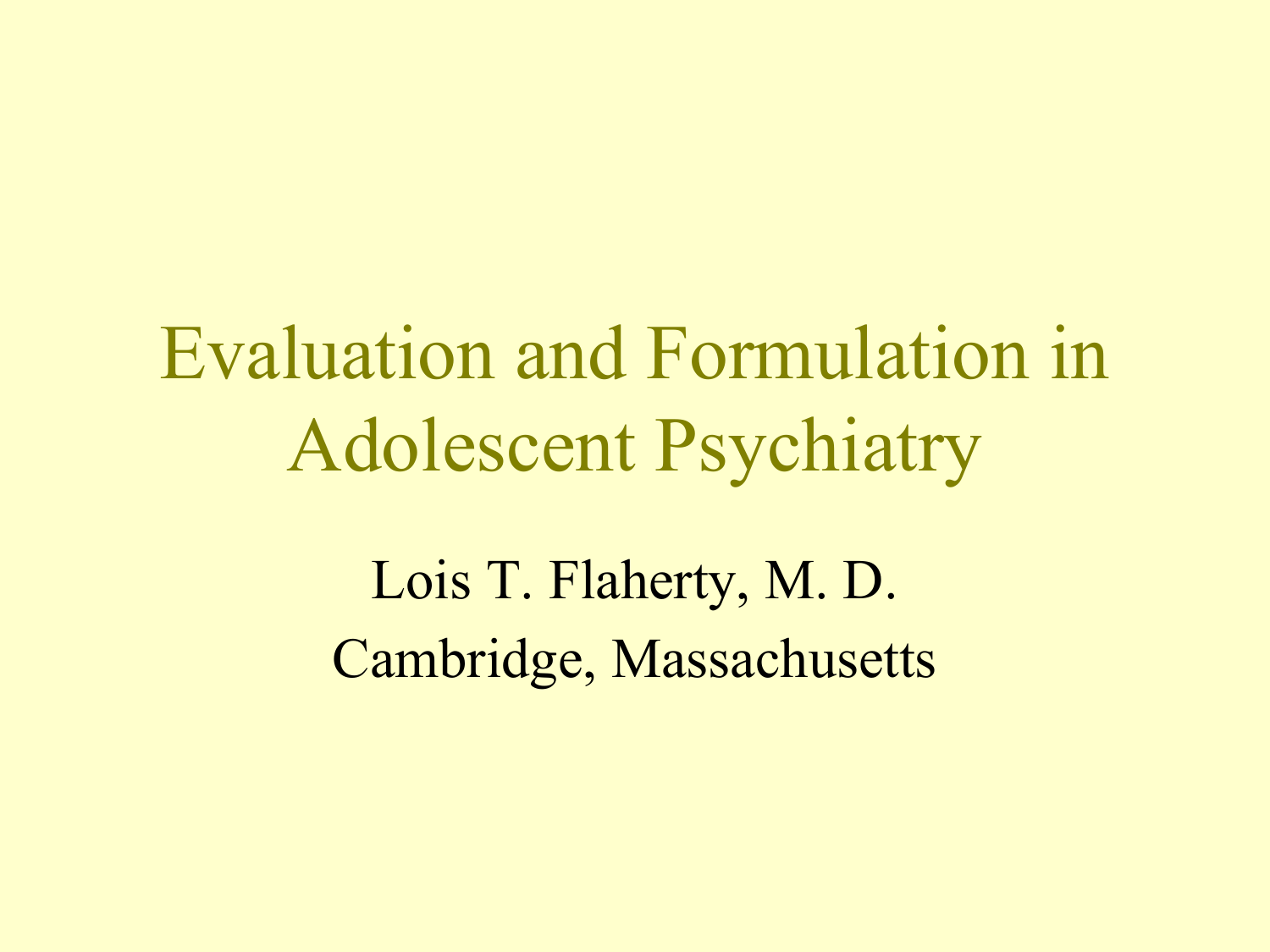### The Age of DSM and EBM

- Will patients be seen as abstractions?
- Will therapists become technicians?

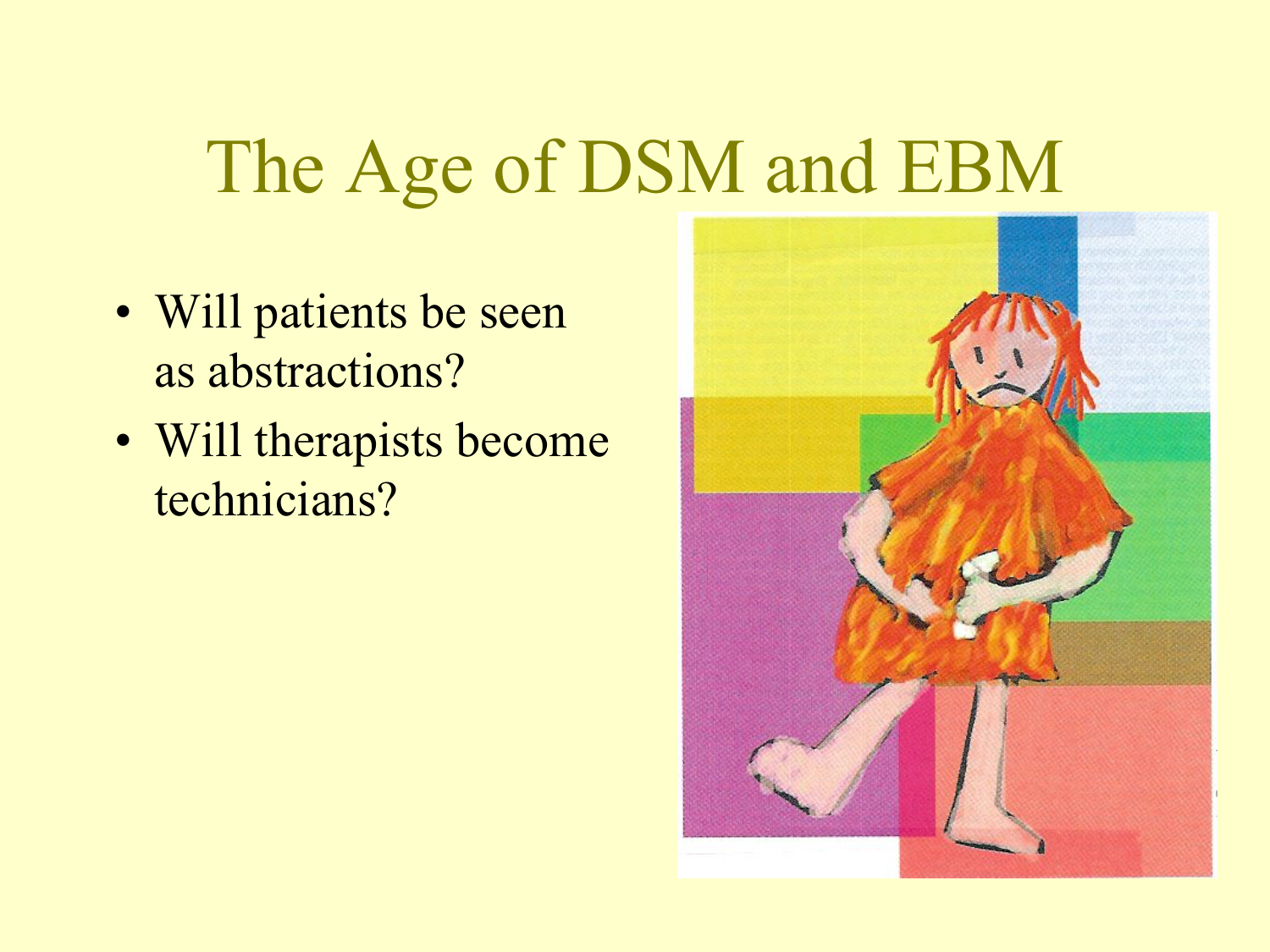## "The Children Haven't Read Those Books"

#### Kanner, Acta Paedopsychiat., 1969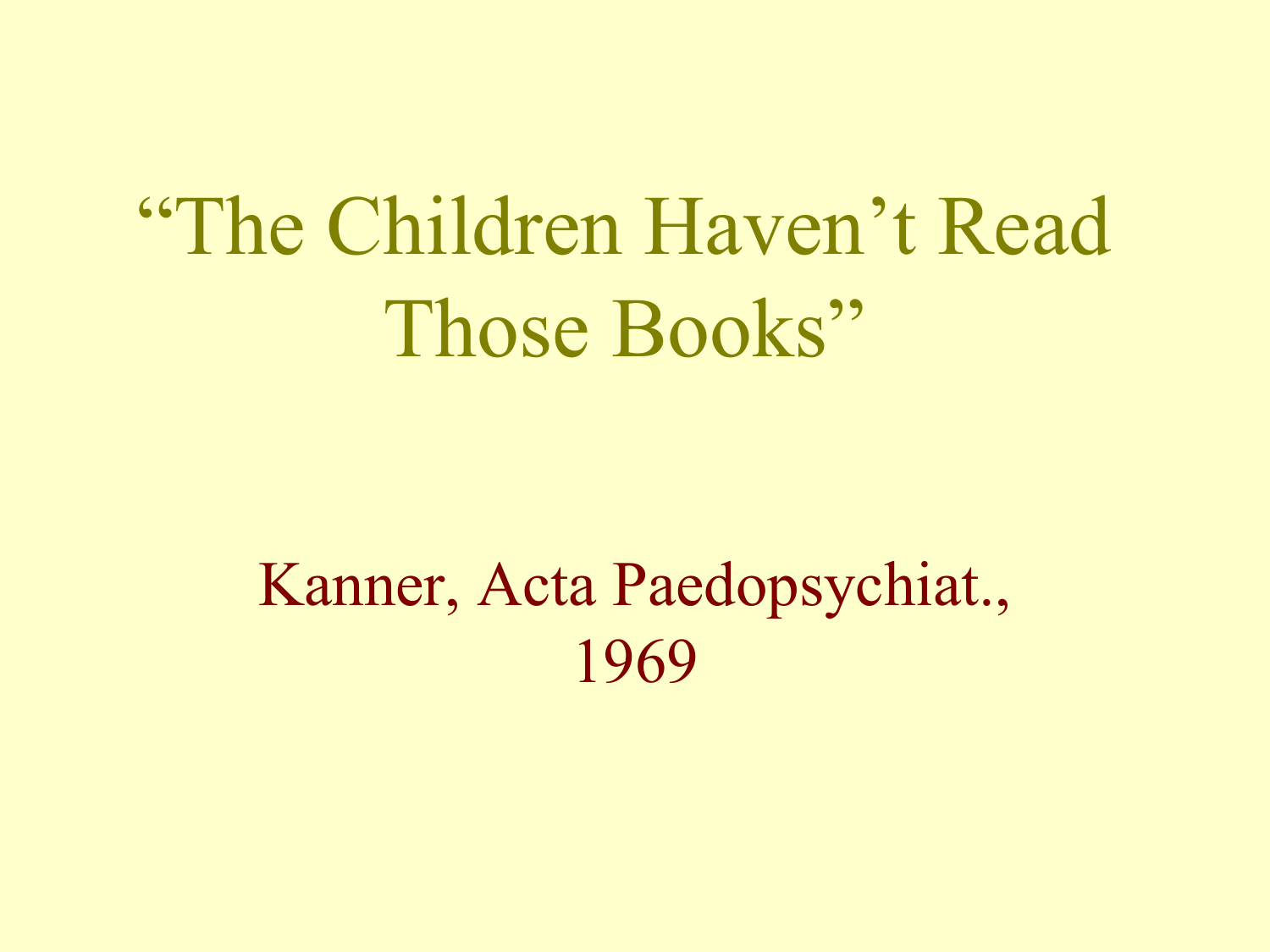## Eliciting Data

- Observation
- Interviews
- Standardized assessment tools
- Relationship

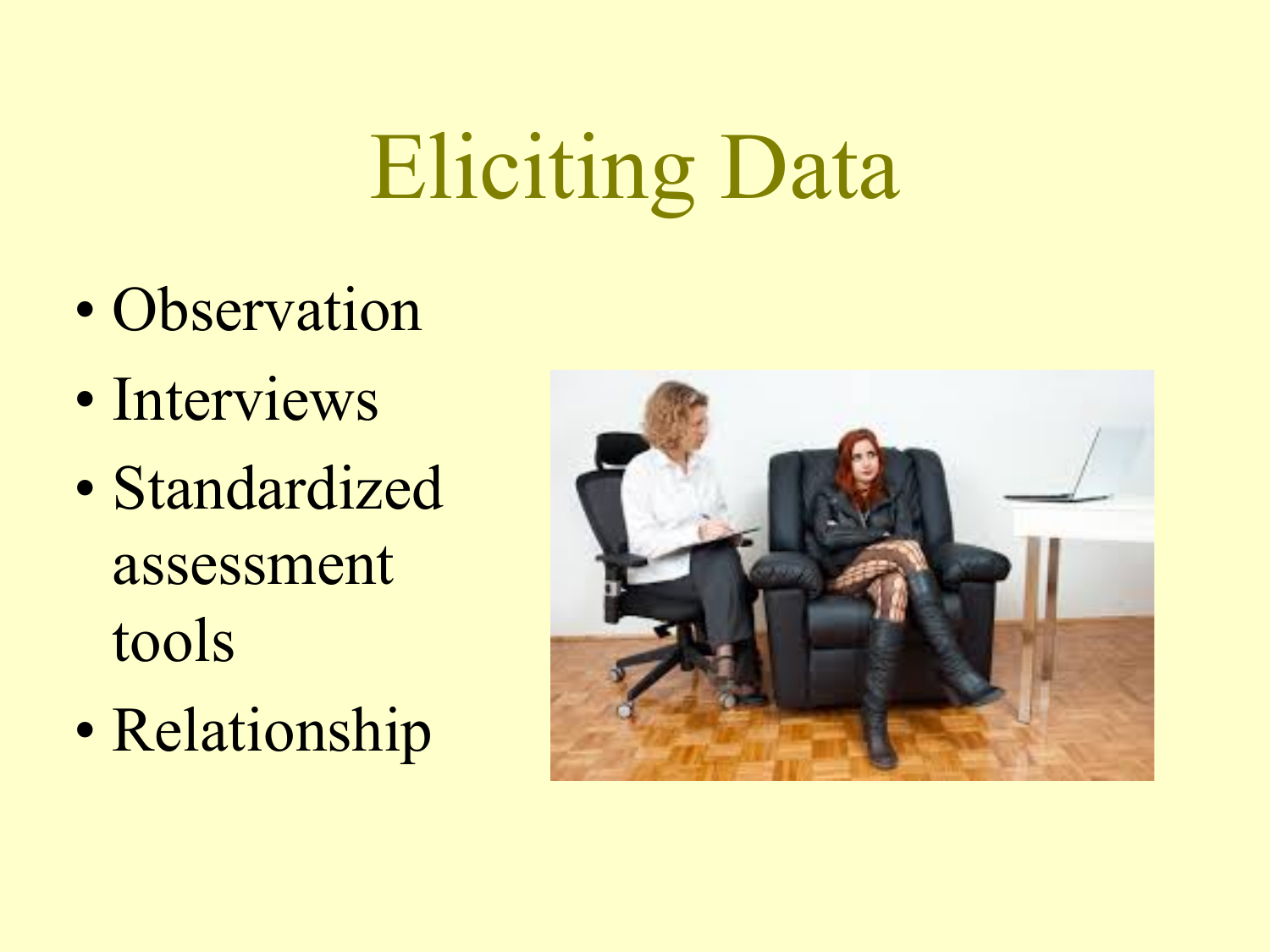## Objective" data about the patient

- Laboratory data
- Questionnaires, rating scales
- Standardized testing
- Collateral data

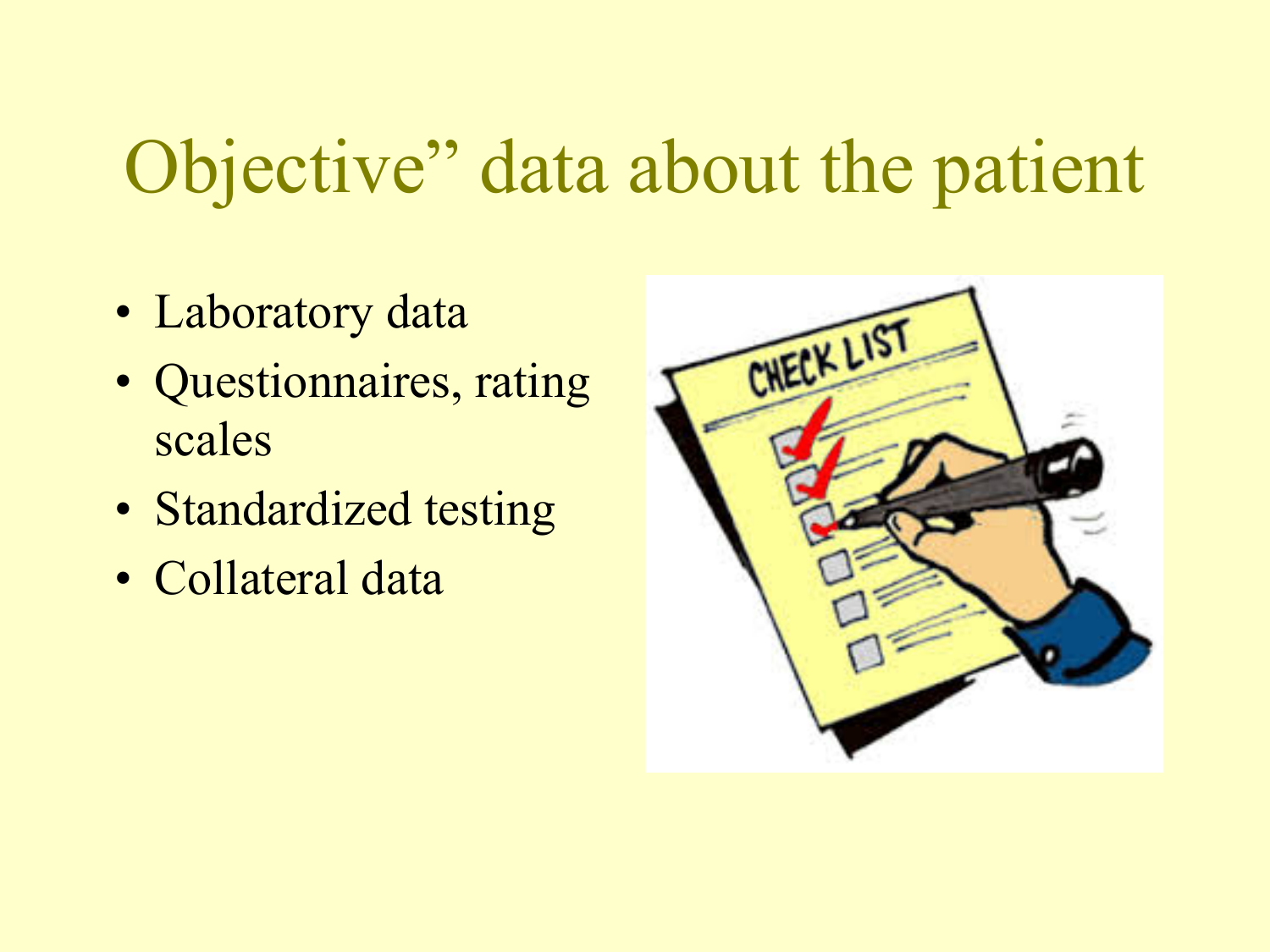# Subjective Data

- Interactional data
- Empathic appreciation of the patient's situation
- Observations about the patient in a relationship
- Retrospective observations by the clinician about what happened in the relationship with the patient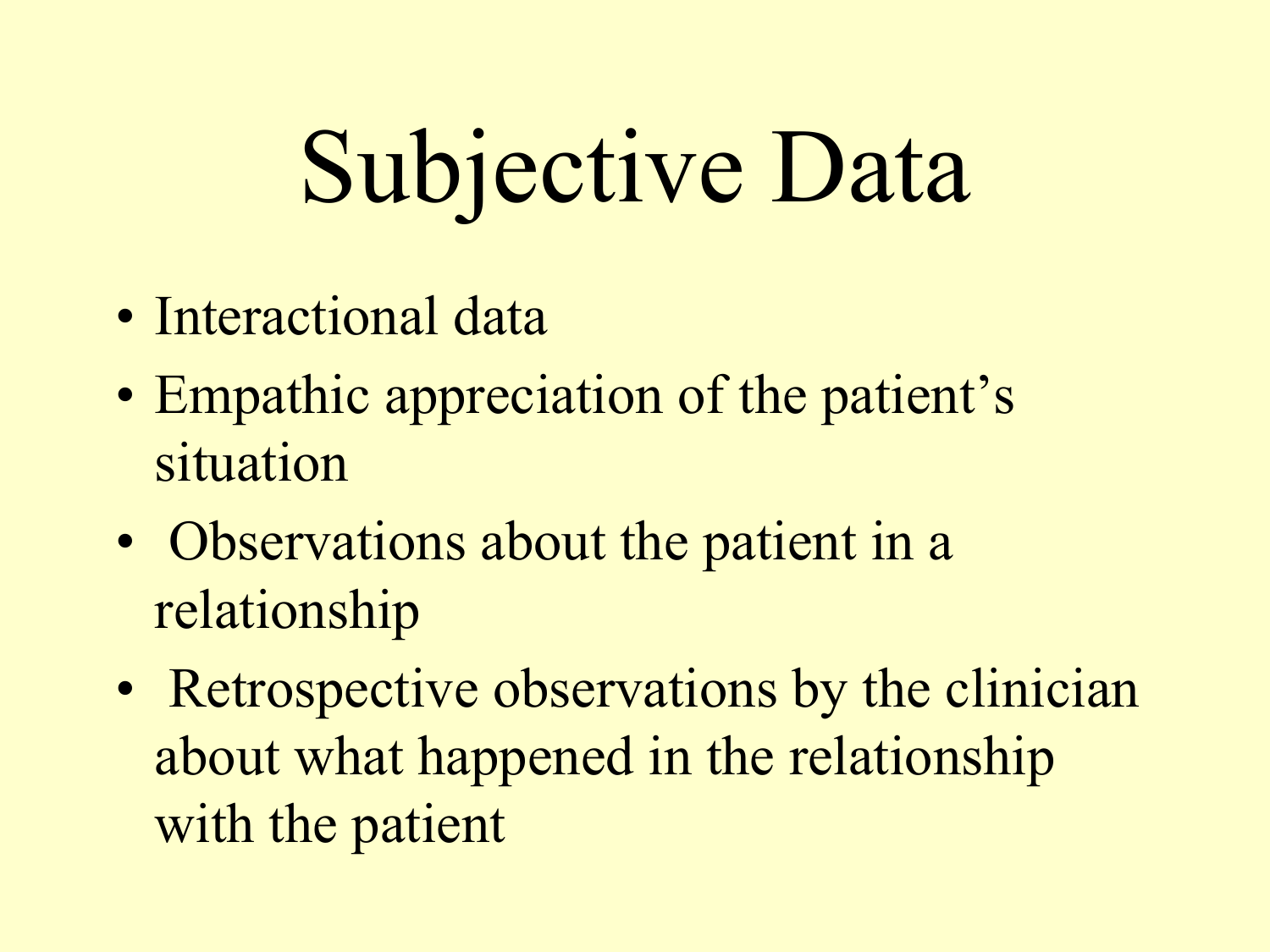# Relational Perspective

- Therapist in a real relationship with the patient
- "Intersubjective clinical fact" created between the therapist and the patient (Ogden, 1994).
- Observations within a relationship can elicit the meaning to the patient of behavior and ideation, information that is not evident looking at the patient from a distance.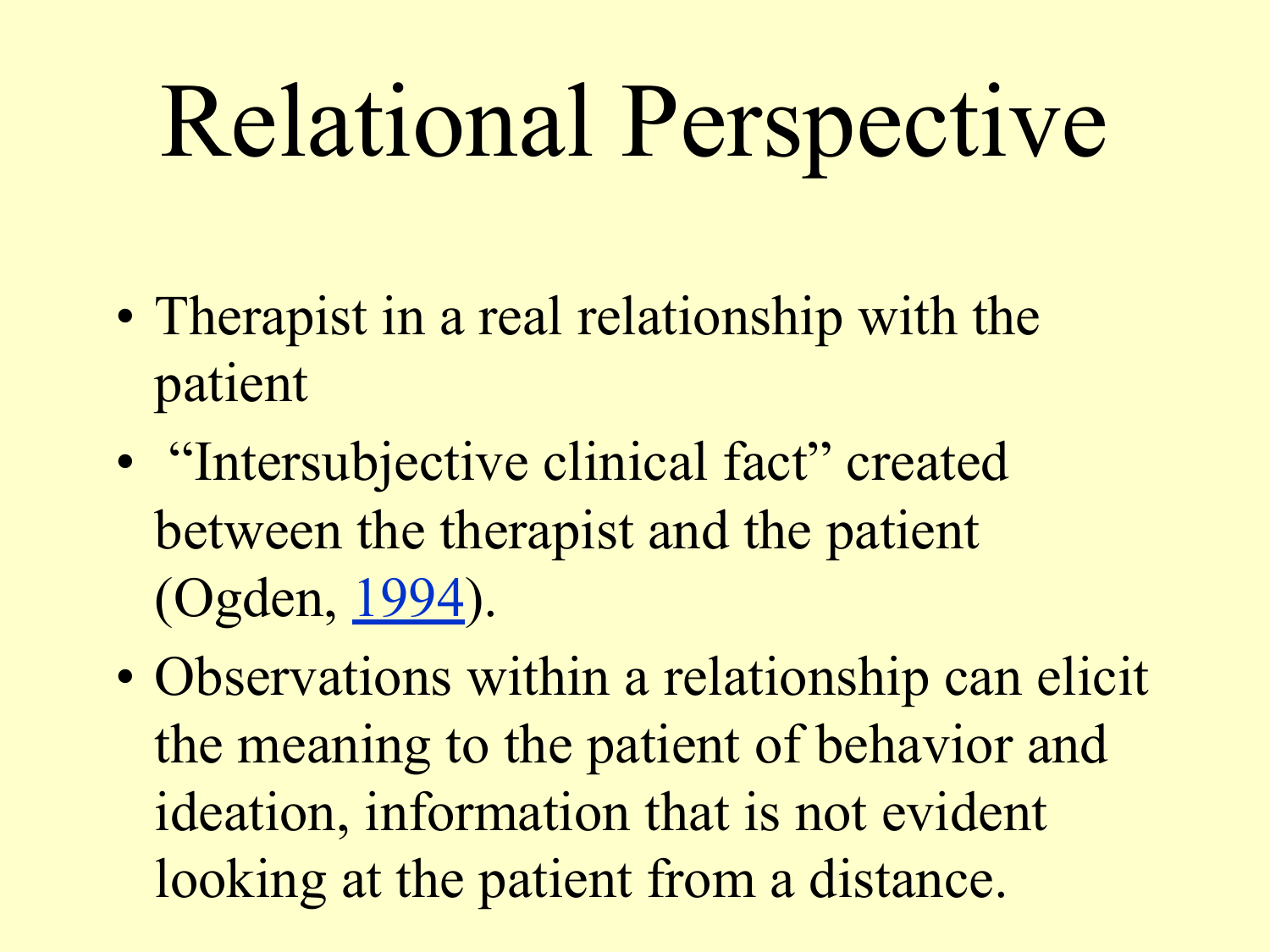### **Clinical Binocularity**

- What the patient knows and feels
- •Possibilities and processes (genetic, physiological, or psychological) beyond the patient's view
	- Harper et al., 2013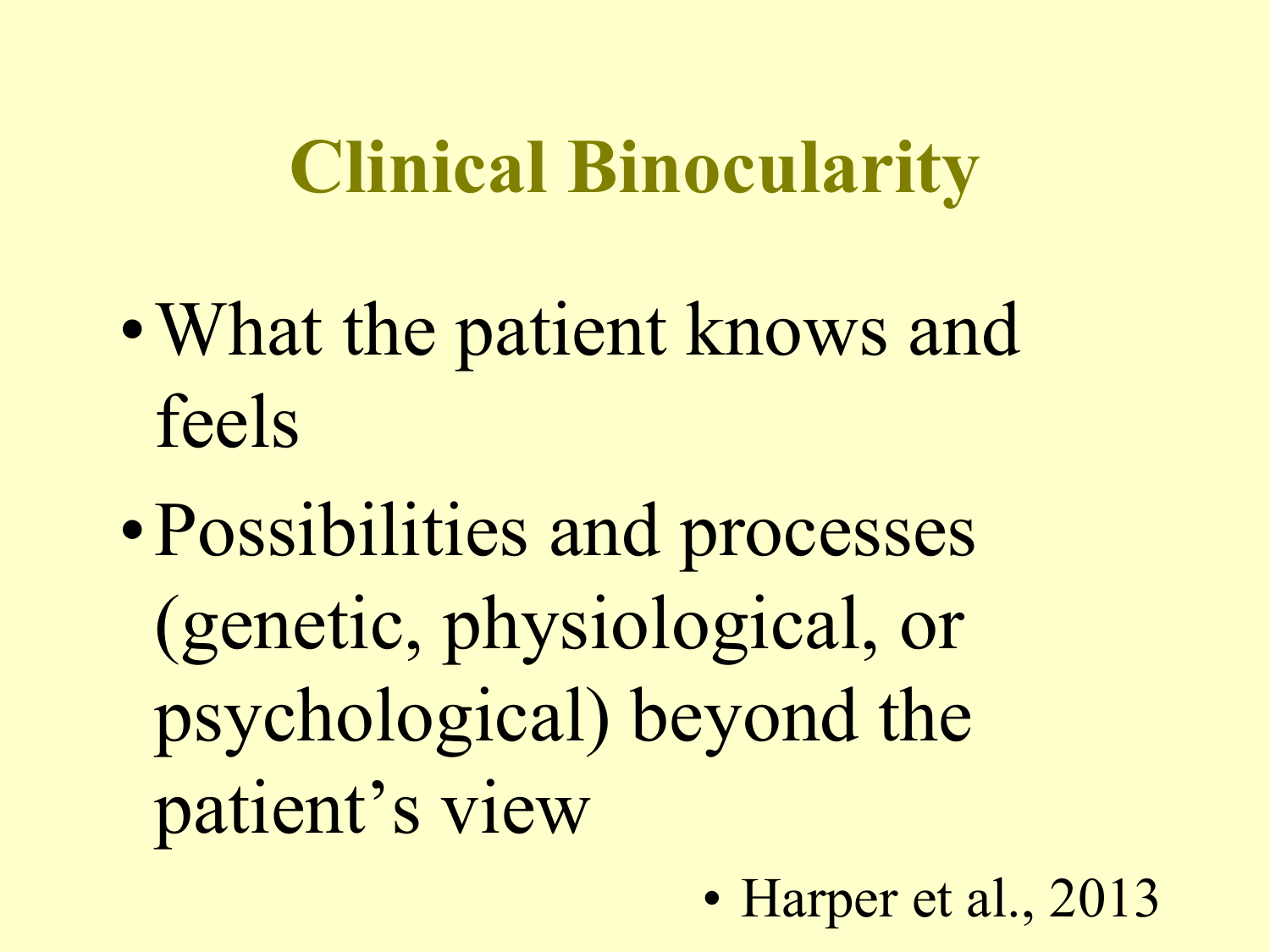## Formulation – a way of understanding

What is unique about a patient What the patient has in common with other patients

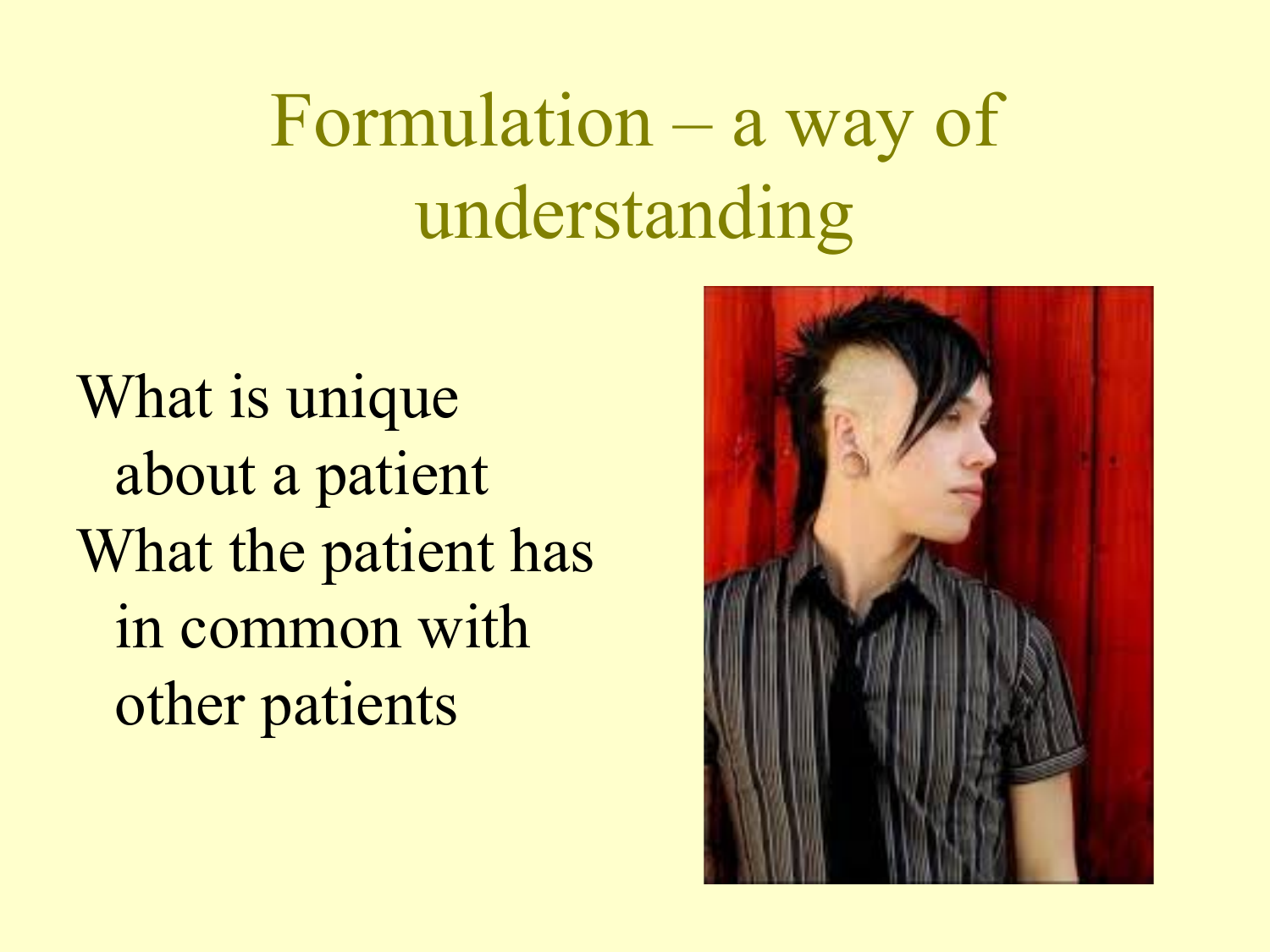#### Definition of Formulation

• The case formulation is a concise summary that synthesizes salient features of a particular patient's history and presentation in a way that suggests what treatment approaches are likely to be effective.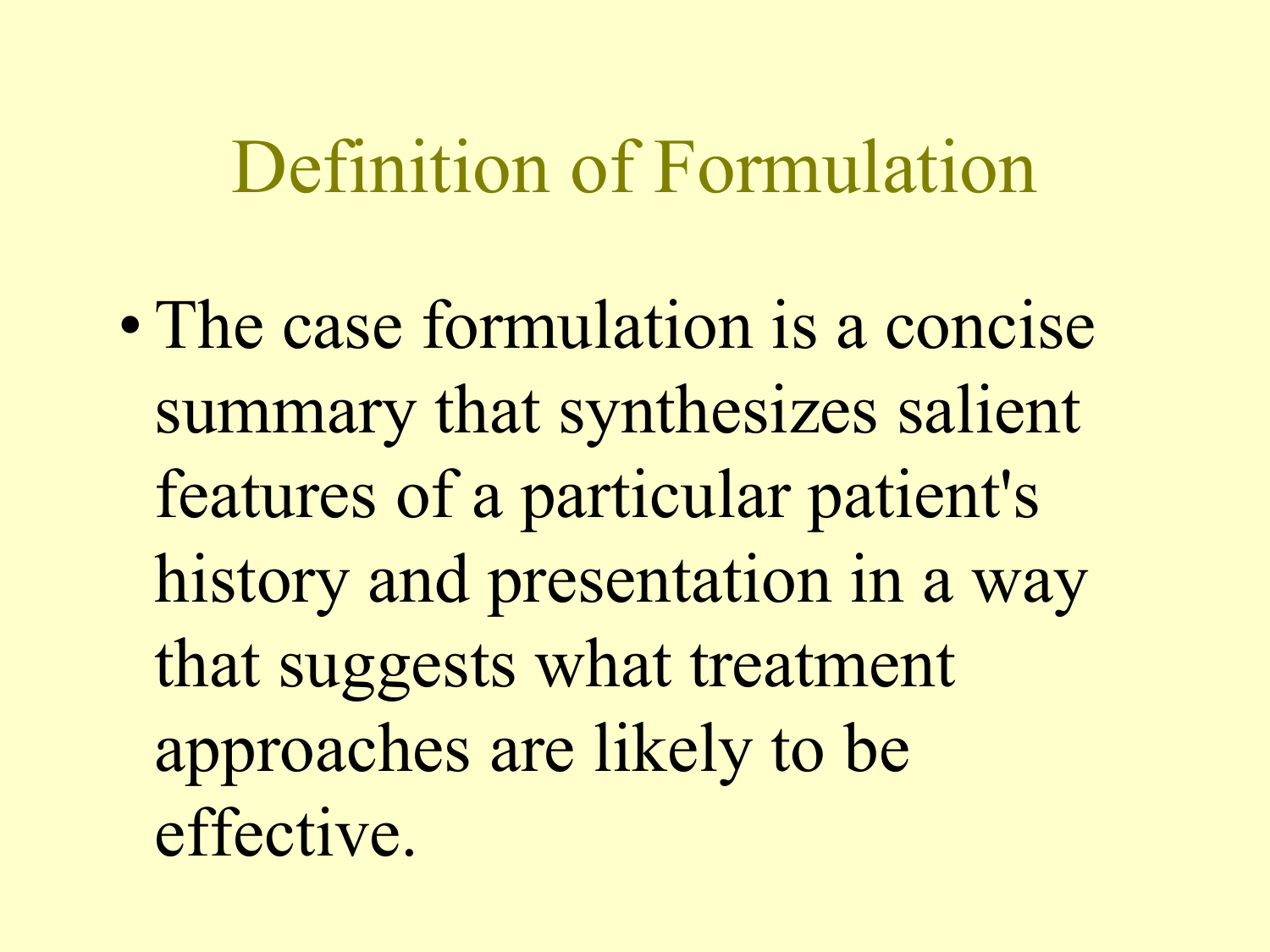#### Formulation - the Key to Treatment

- A working hypothesis
- Varies according to purpose
- Changes over time
- Incorporates new information
- Fits data

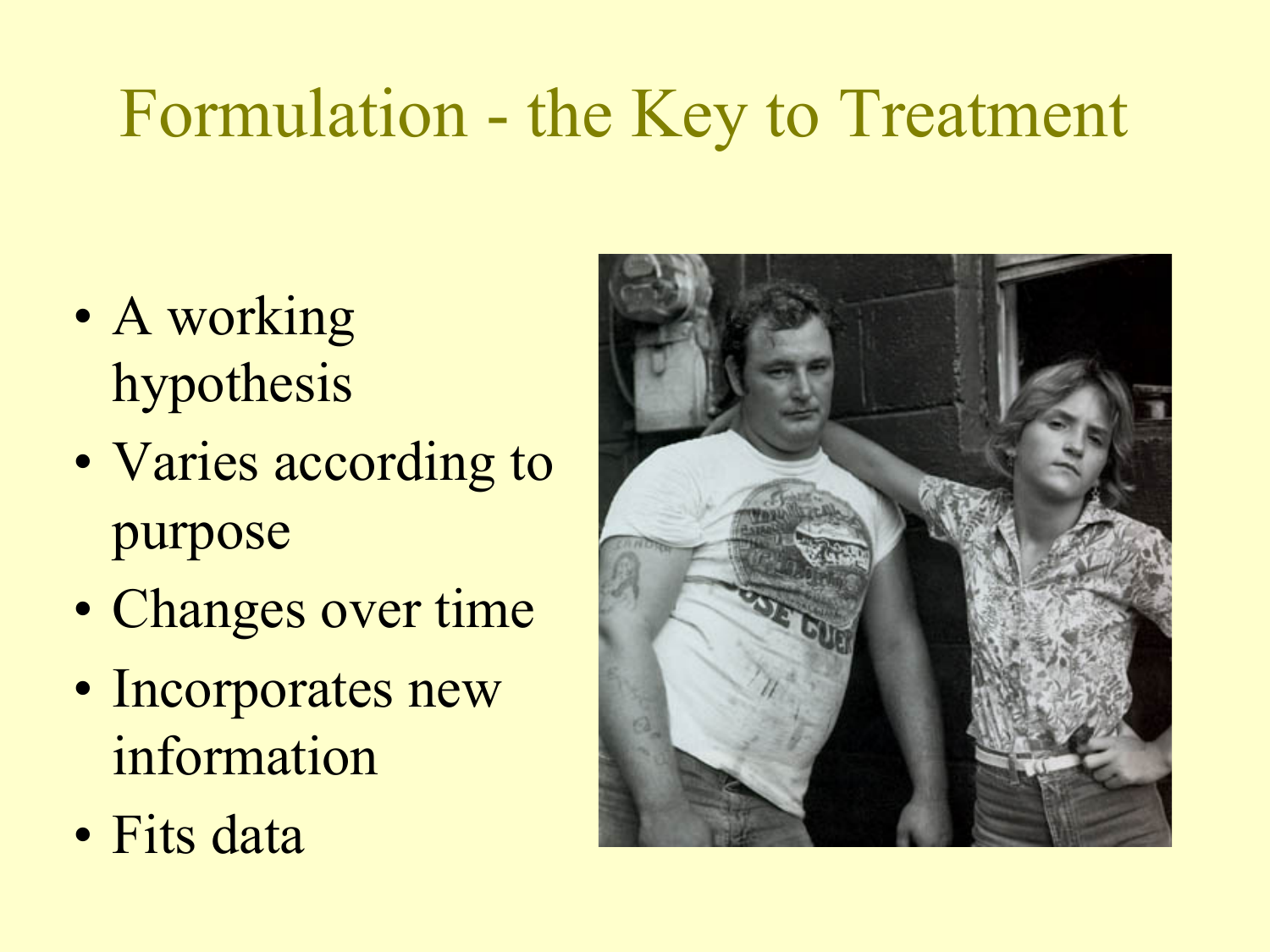### Formulation

- Synthesis
- Reflects conceptualization of how components are related to each other
- Cannot be atheoretical
- Developmental perspective

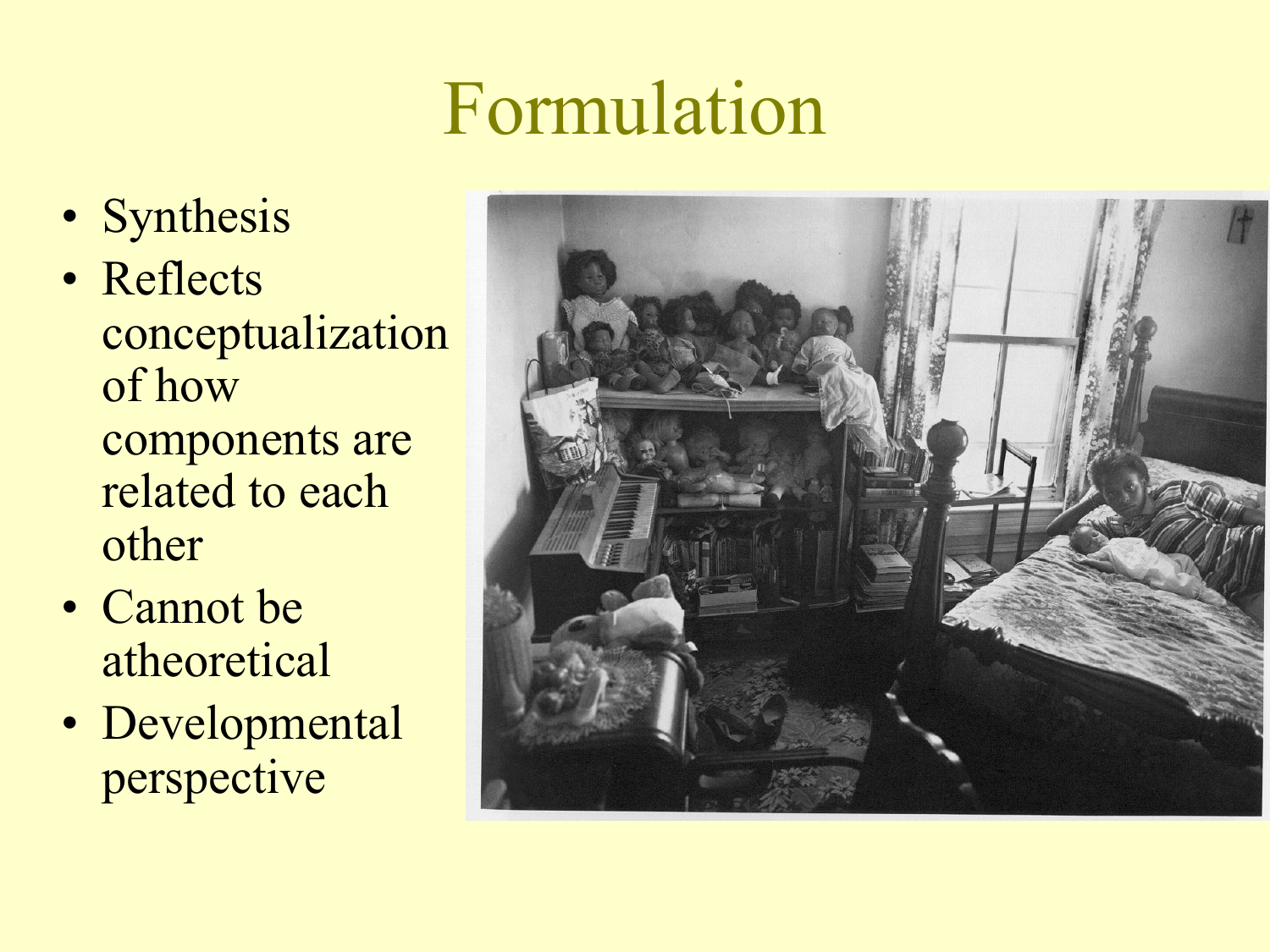#### Formulation explains

- *• While diagnoses are descriptive generalizations, formulations are efforts at partial explanatory models. They inform us about how and why an individual repeats a maladaptive pattern.*
	- *• Horowitz, Eells, Singer, Salovey, Arch Gen Psychiatry. 1995;52:625-632*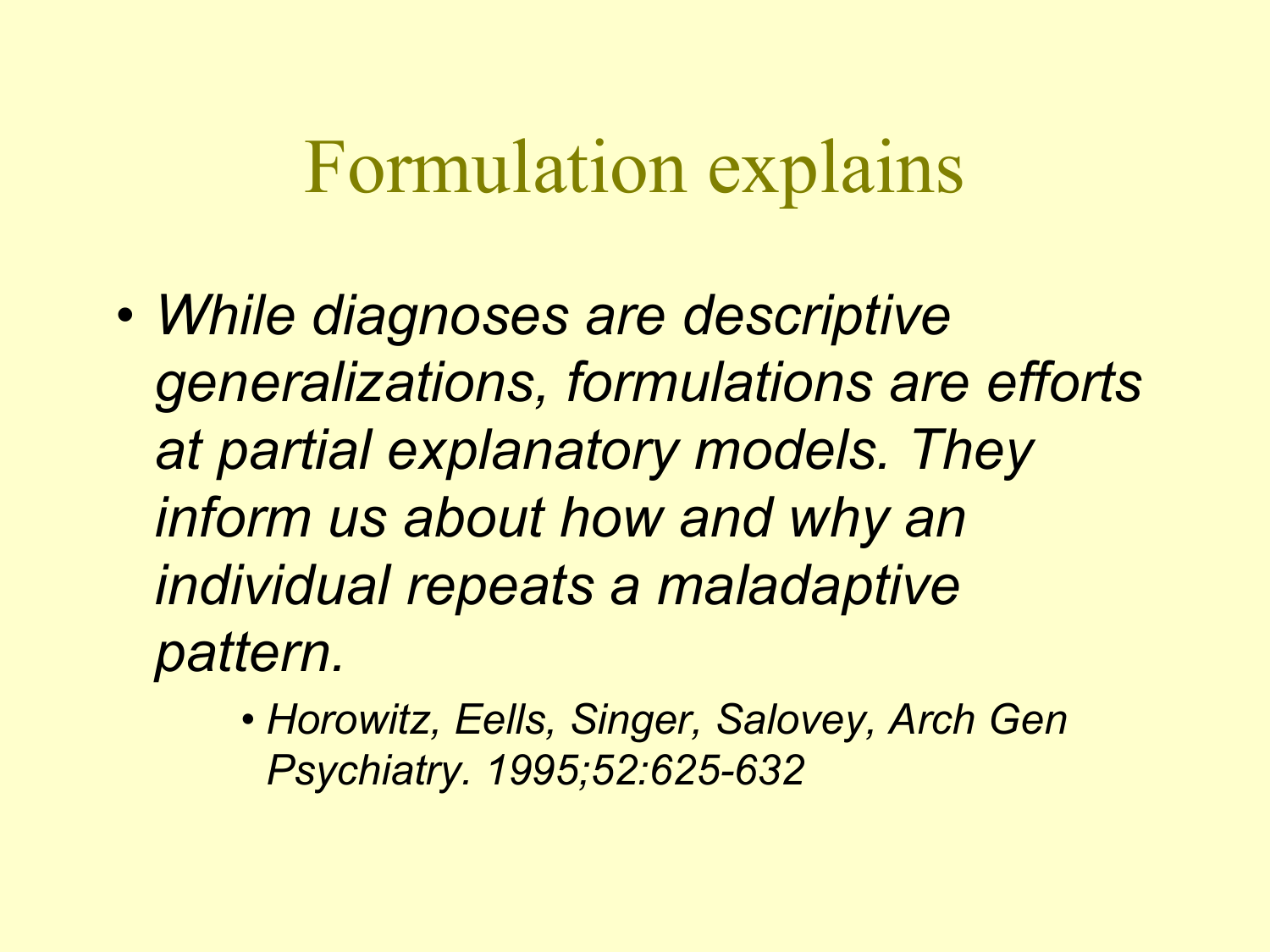### Types of formulation

• Biomedical

- Short
- Long
- Psychodynamic
- Medium
- Descriptive
- Biopsychosocial
- Explanatory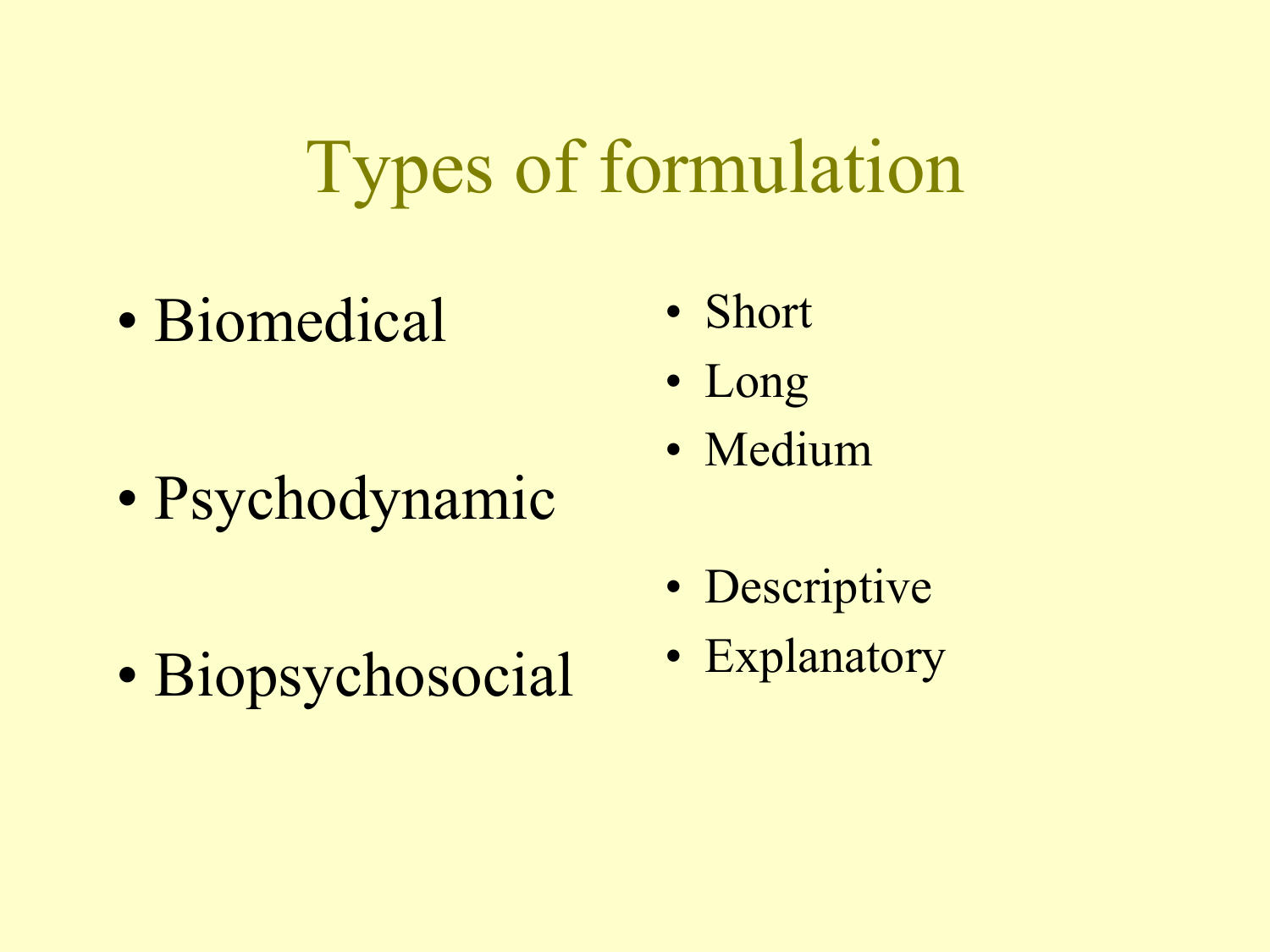#### Example #1: Descriptive Formulation

• The patient is a 22 year old man with 6 hospitalizations in the past 4 years for psychotic decompensation. His clinical presentation is consistent with schizophrenic disorder. He tends to become suicidal when he decompensates and has made 2 serious attempts. His condition is complicated by substance abuse, mainly alcohol and marijuana. He lives with his parents who are supportive but have a limited understanding long term nature of his illness and may be "enabling" of his alcoholism. He completed high school but has never held a job for more than a few months.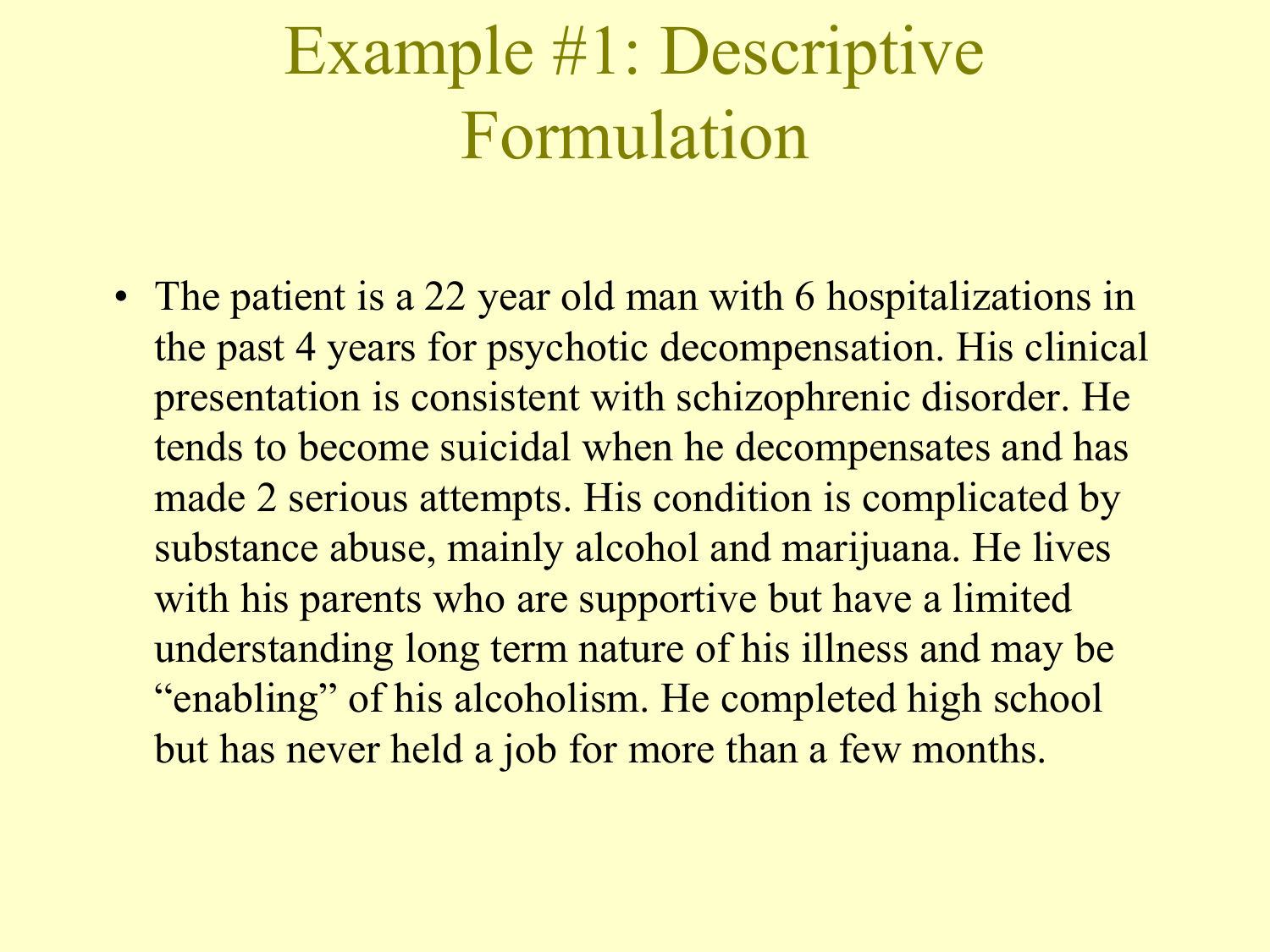## Case #2 – An Evolving Formulation

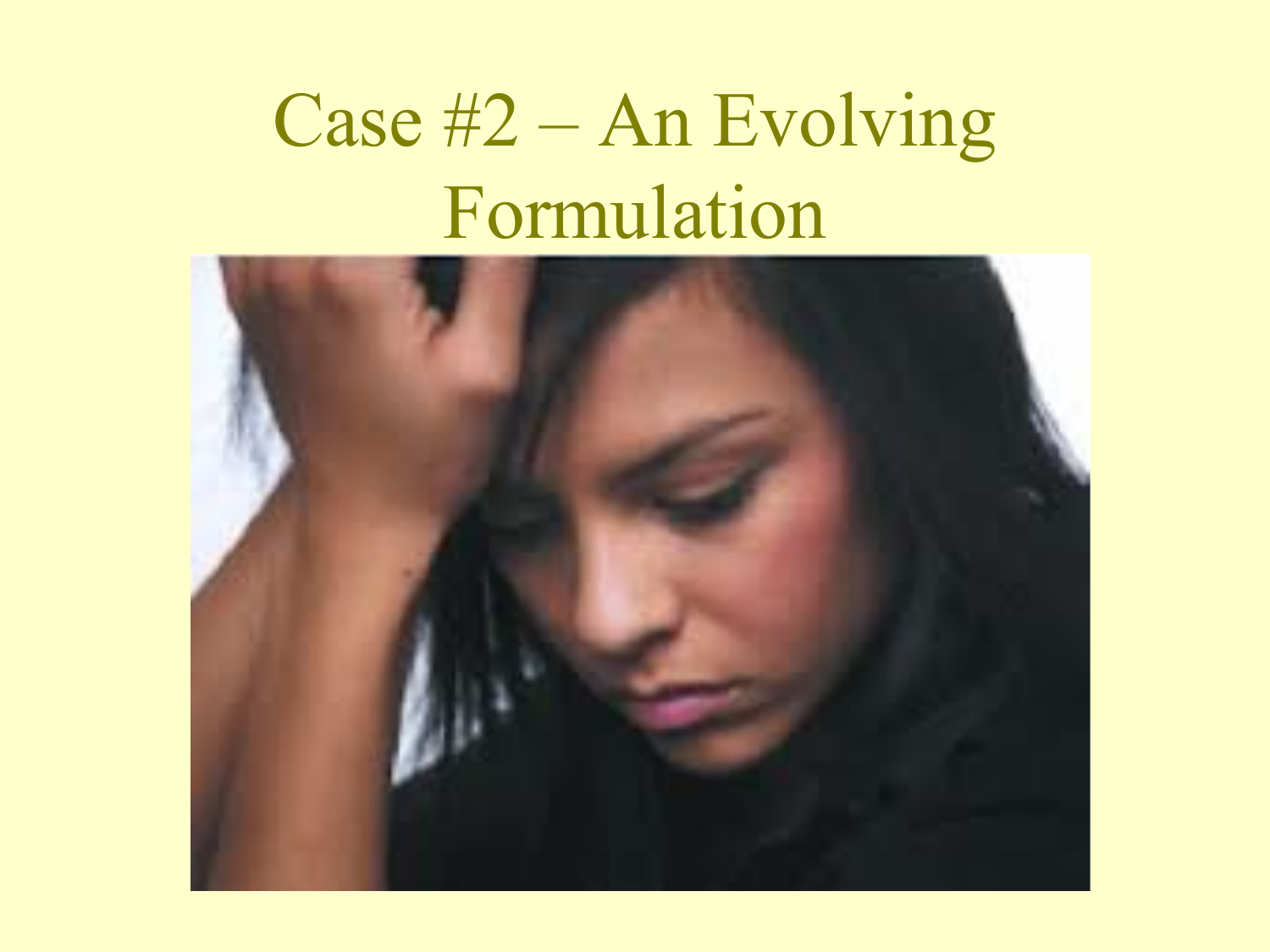## Case example #2 – initial formulation

- 16 year old Hispanic female with a history of severe physical and sexual abuse, multiple suicide attempts and hospitalizations, no consistent treatment.
- Symptoms of depression, PTSD, hearing a voice, sees self as "whacko"
- Mistrustful and suspicious, lacks hope
- Abuser no longer in home, but family scapegoating her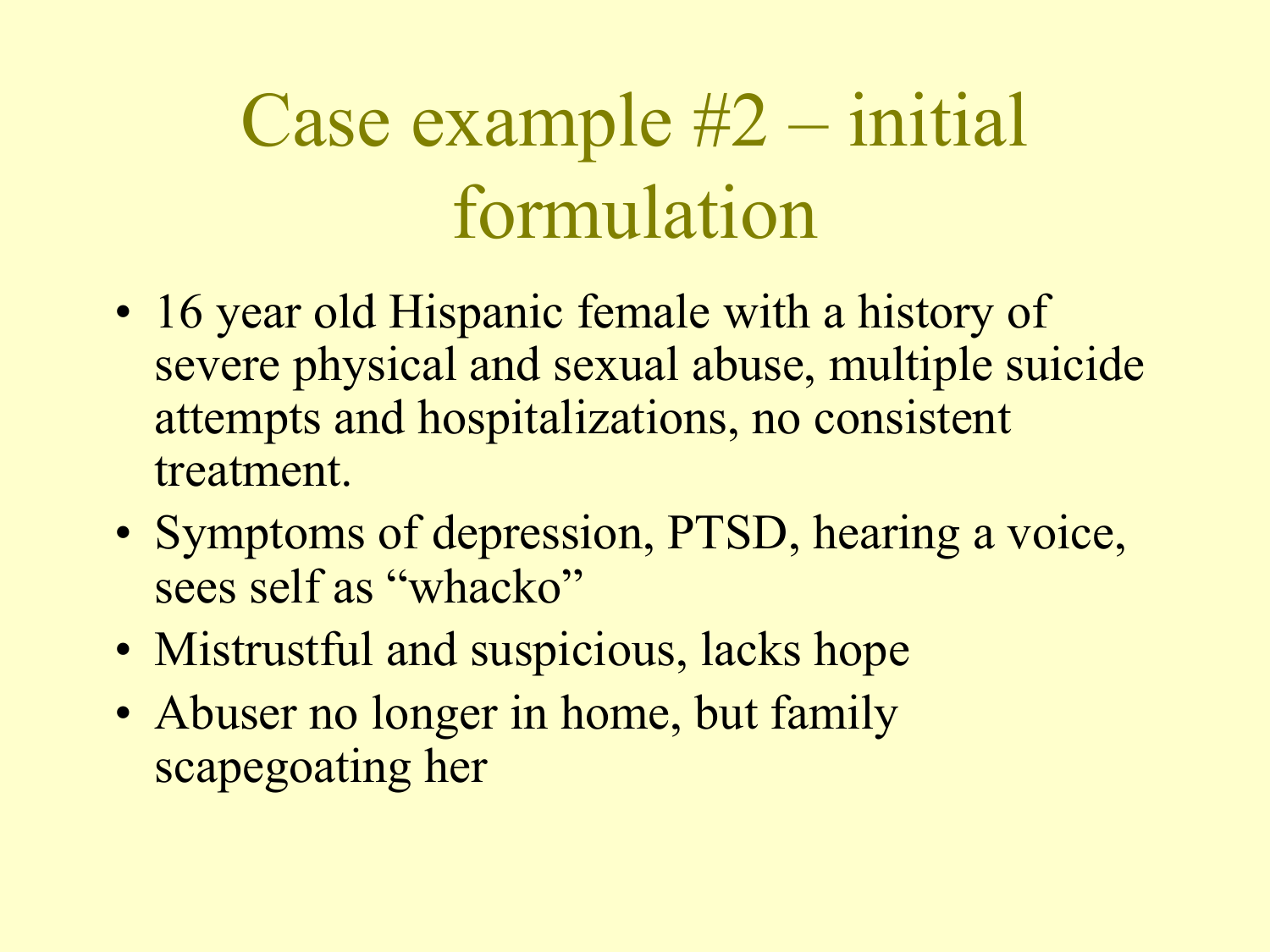#### Initial treatment plan

- Further clarification of diagnosis, esp. psychotic symptoms
- Understanding of strengths
- Fostering of sense of hope
- Placement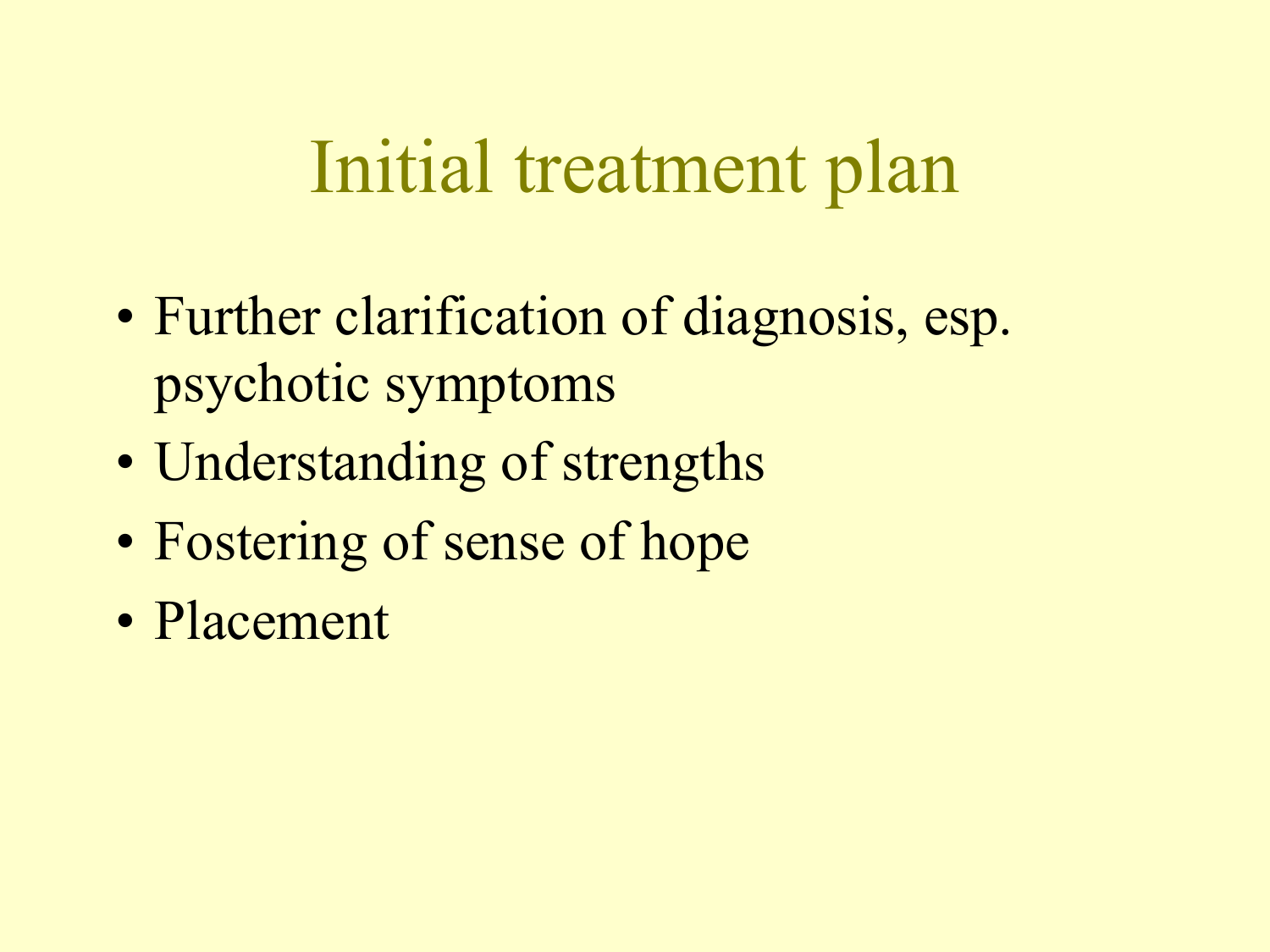Evolves and changes during treatment

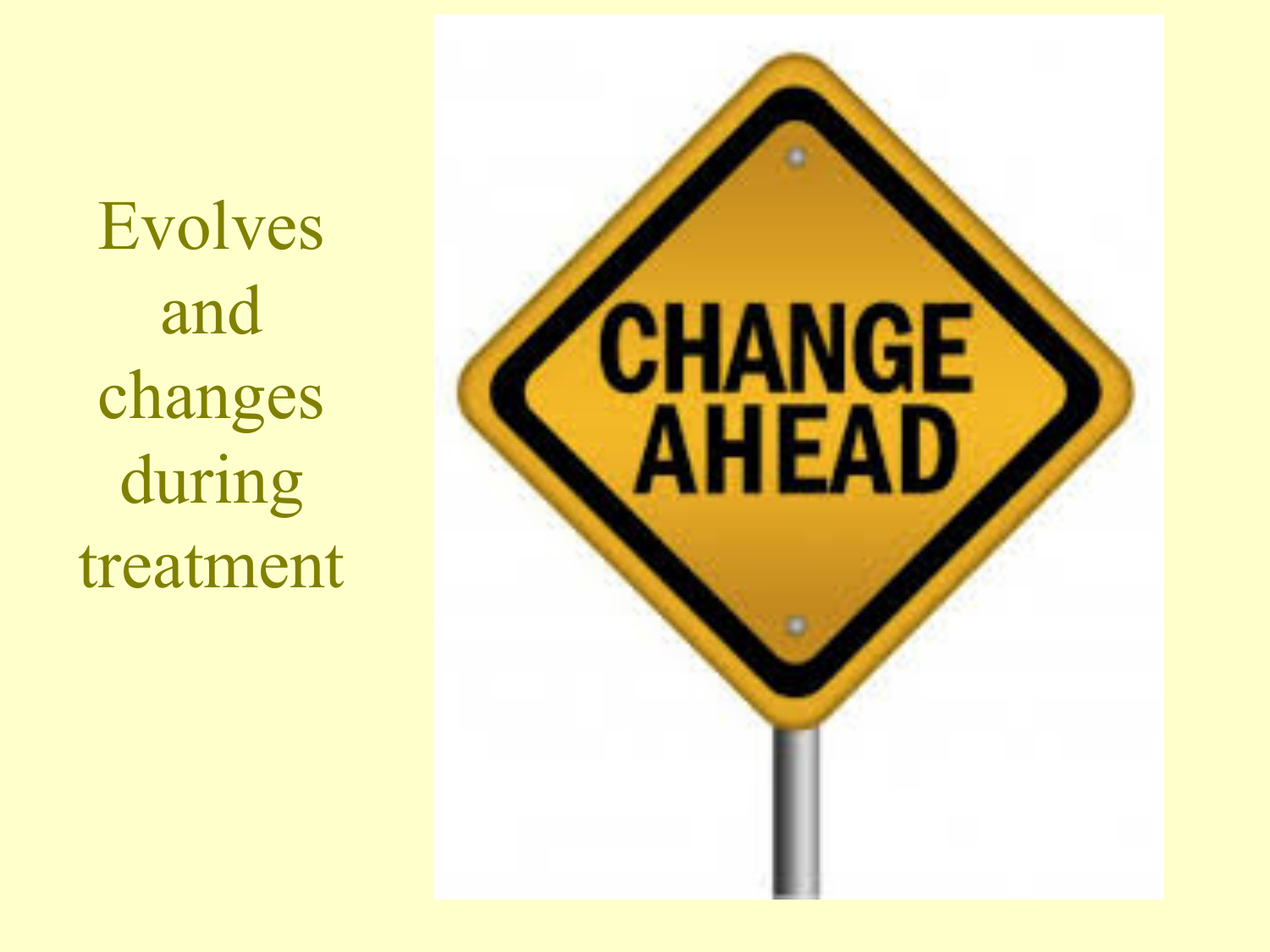## Formulation as Hypothesis

- Treatment confirms validity of formulation
	- $–New observations \rightarrow revised$ formulation
	- $–New formulation \rightarrow revised$ treatment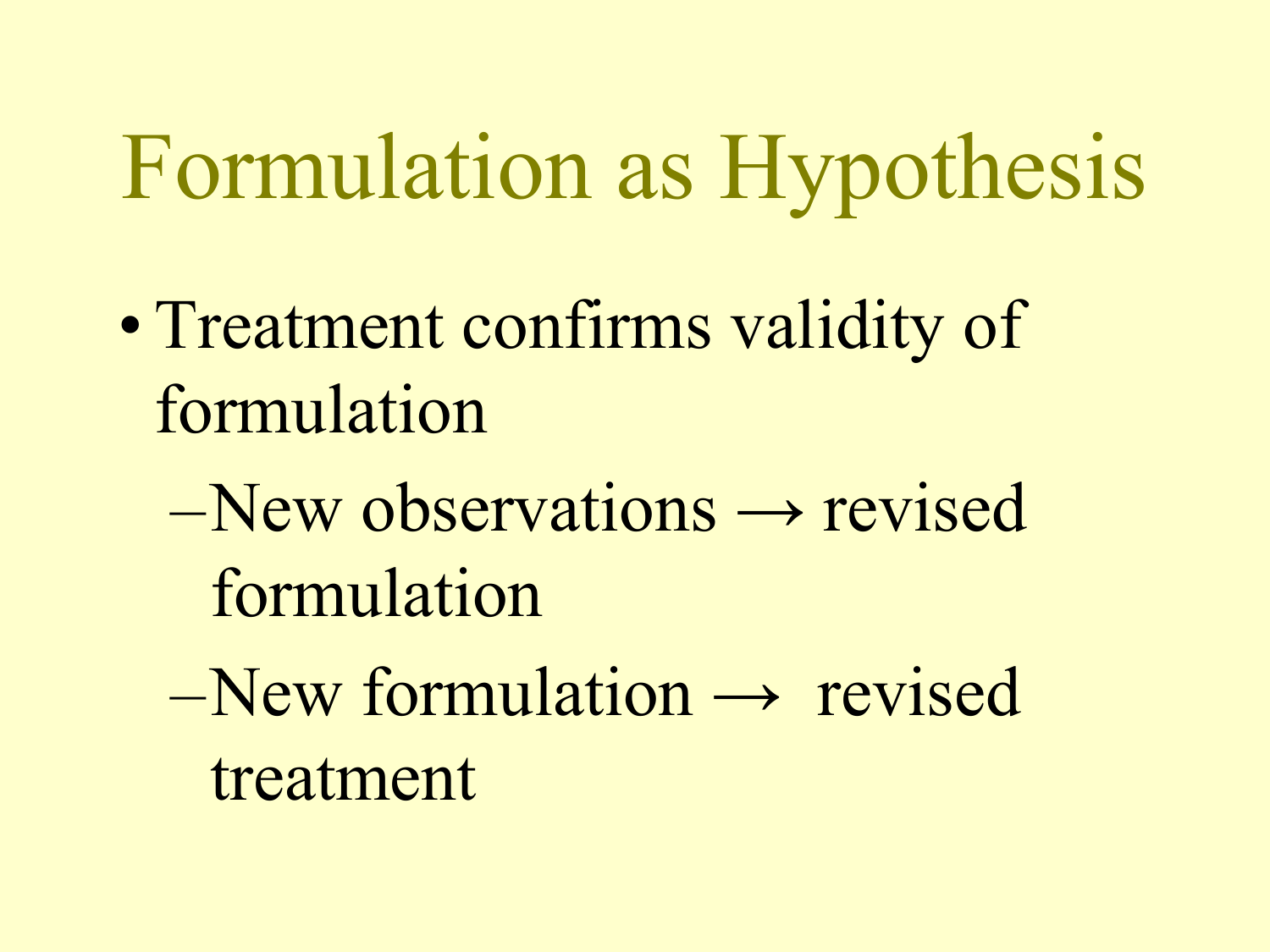#### Subsequent formulation

- Adolescent with severe impairment in multiple domains; history of extreme trauma has significantly interfered with her negotiation of all of the developmental tasks of adolescence.
- "voices" most likely aspects of dissociation
- Intelligent and able to focus on school with help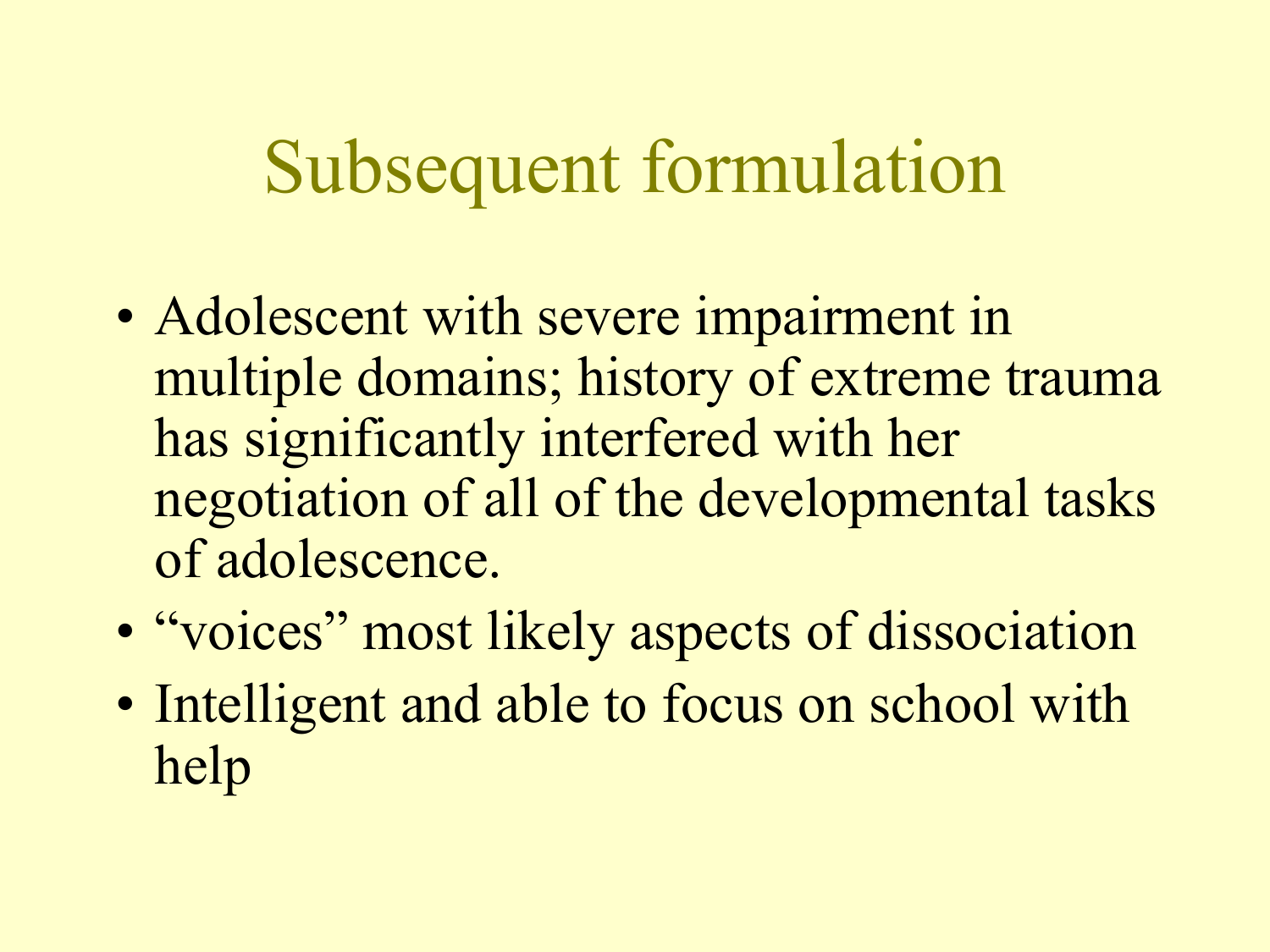## Later plan

| <b>Problem</b>           | <b>Goal of treatment</b>               | <b>Intervention</b>                                              |
|--------------------------|----------------------------------------|------------------------------------------------------------------|
| Affective<br>instability | Coping with<br>painful affects         | Trauma-focused<br>therapy, mood<br>stabilizer,<br>antidepressant |
| <b>Negative thinking</b> | Hopefulness about<br>the future        | Cognitive<br>techniques                                          |
| Victim identity          | Sense of self as a<br>survivor, strong | Reframing                                                        |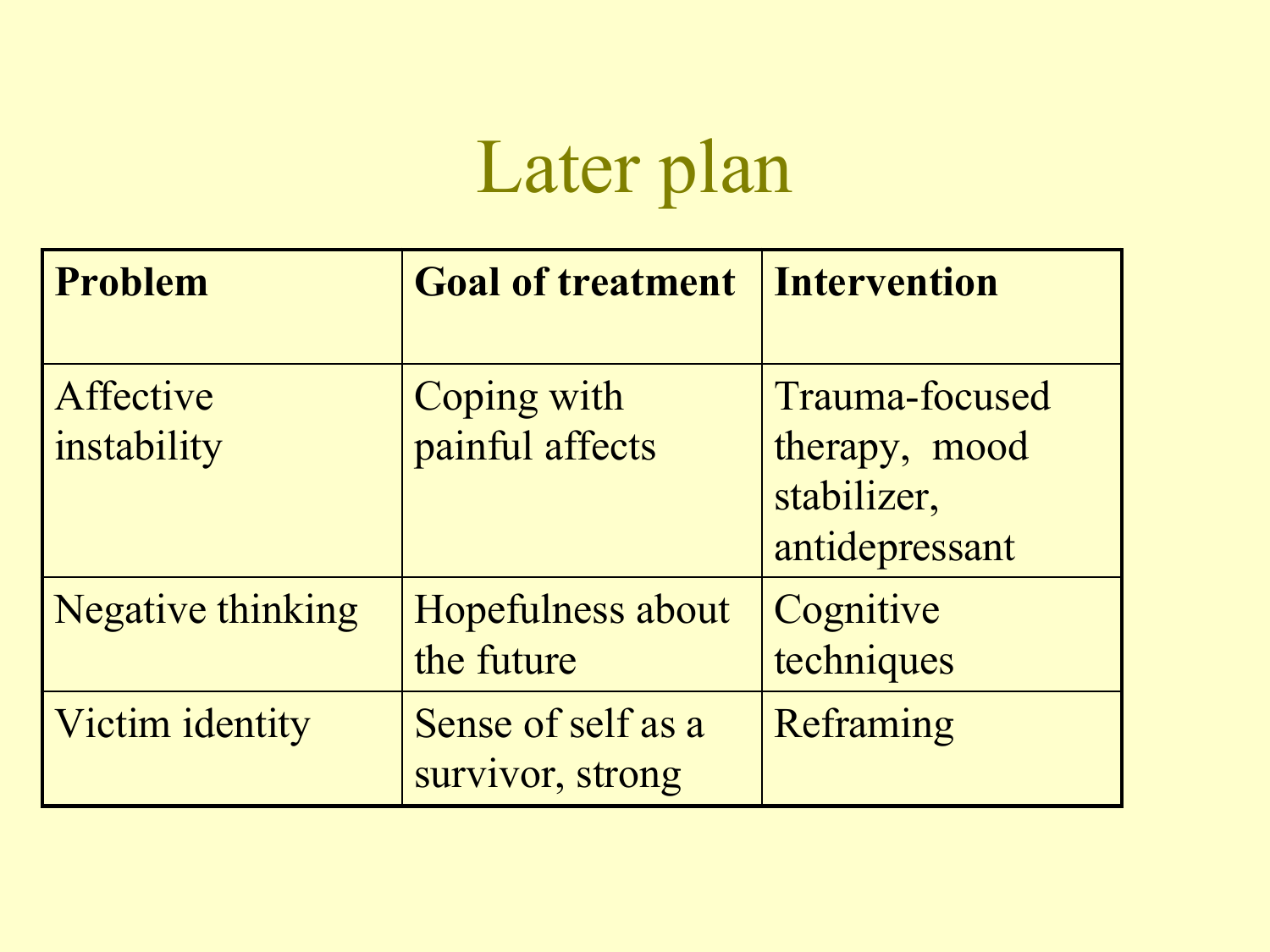#### Developmental issues

- Emancipation from family
- Completion of high school
- Elaboration of vocational goals
- Identity consolidation
- Intimacy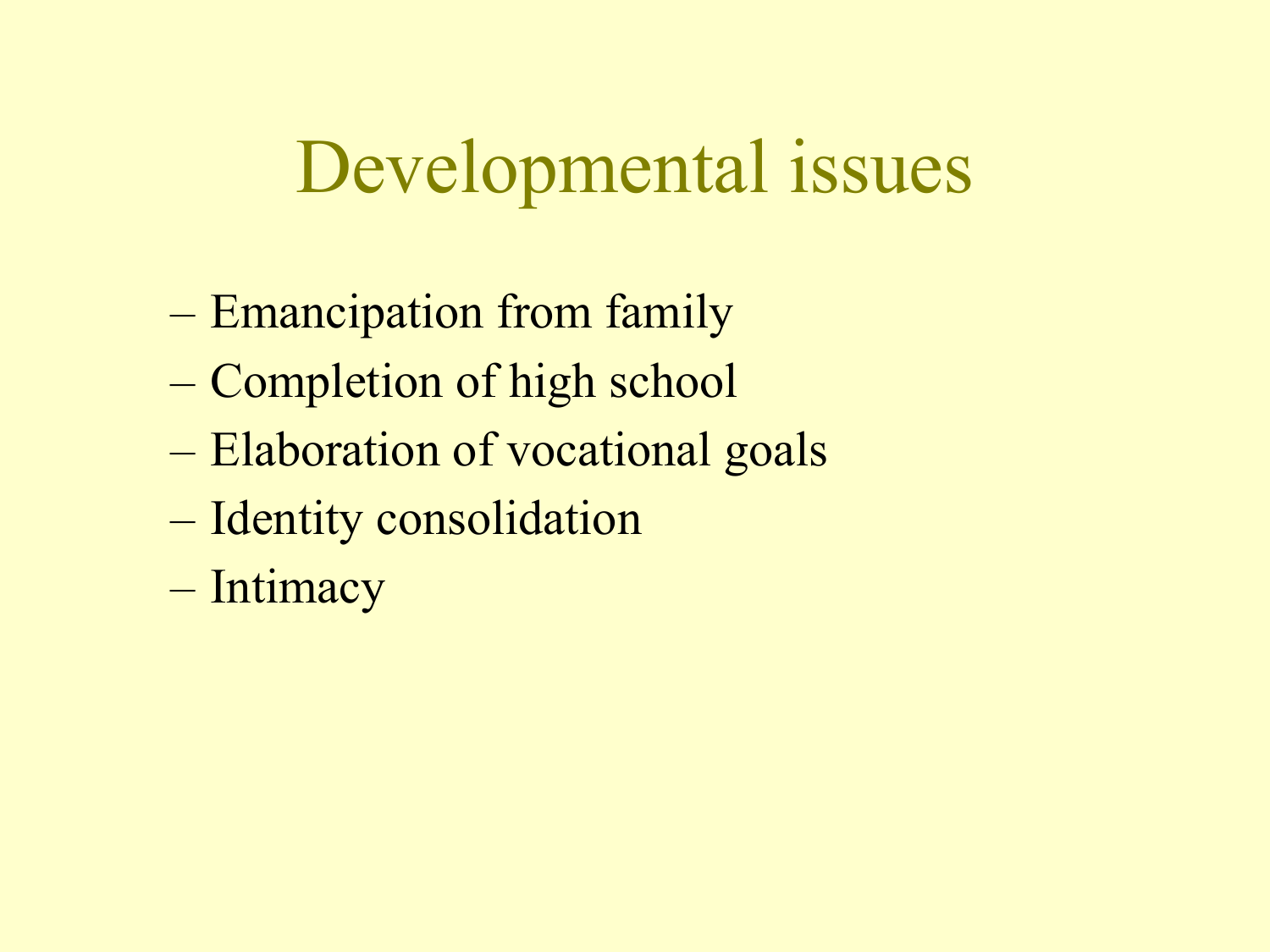### Summary

- Evaluation involves both objective and subjective data
- Data from relationship is important
- Formulation is a synthesis of data to create a hypothesis to guide treatment
- Formulation should evolve as new data emerge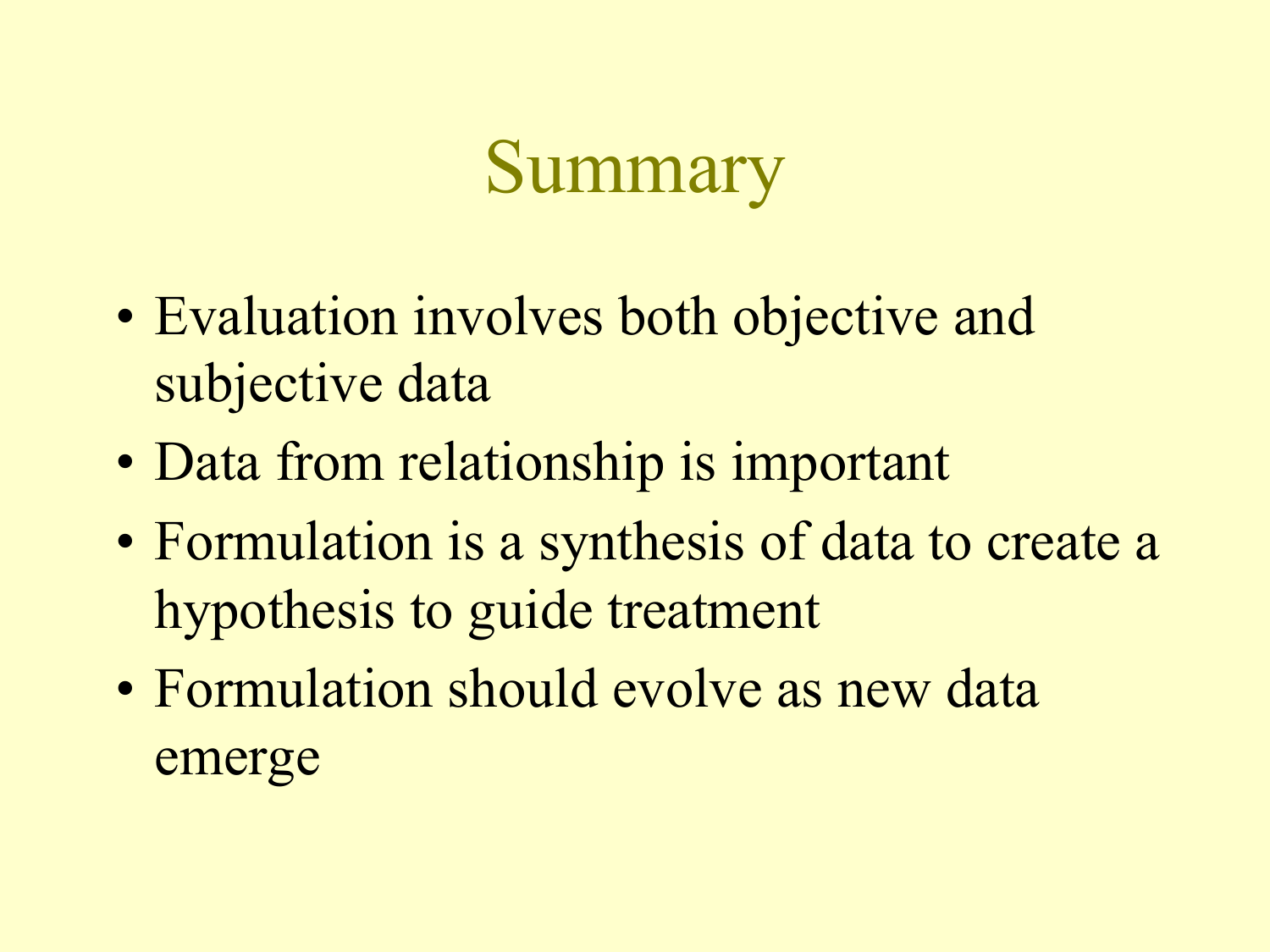"... penicillin started as a chance observation. My only merit is that I did not neglect the observation . . . . "

A. Fleming, Nobel Speech, 1945